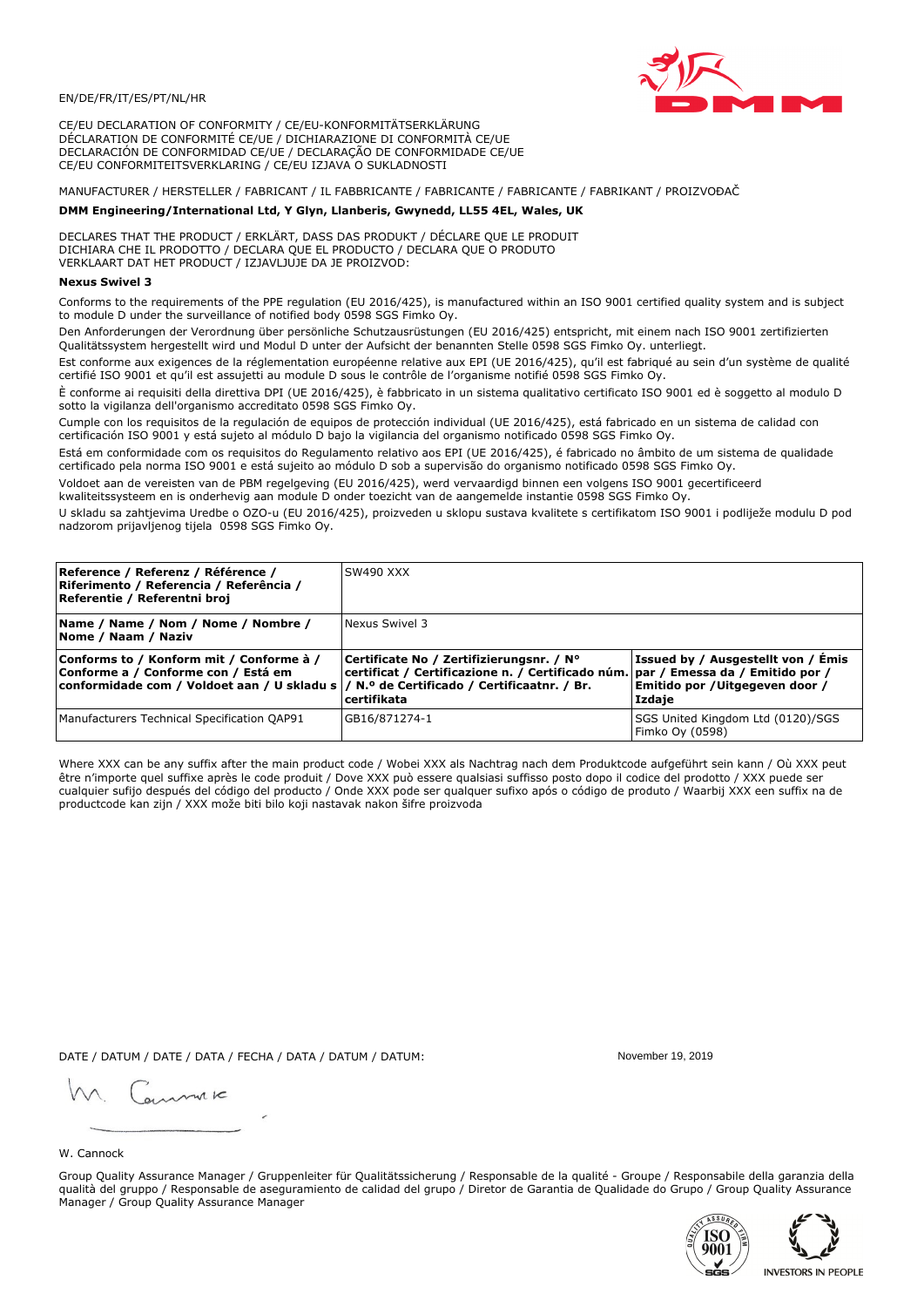

CE/EU-SAMSVARSERKLÆRING / CE/EU-FÖRKLARING OM ÖVERENSSTÄMMELSE CE/EU-VAATIMUSTENMUKAISUUSVAKUUTUS / CE/EU-OVERENSSTEMMELSESERKLÆRING DEKLARACJA ZGODNOŚCI WE/UE / CE/EU PROHLÁŠENÍ O SHODĚ CE/EÚ VYHLÁSENIE O ZHODE / DIKJARAZZJONI TA' KONFORMITÀ TAL-KE/UE

# PRODUSENT / TILLVERKAREN / VALMISTAJA / PRODUCENT / PRODUCENT / VÝROBCE / VÝROBCA / IL-MANIFATTUR

### DMM Engineering/International Ltd, Y Glyn, Llanberis, Gwynedd, LL55 4EL, Wales, UK

ERKLÆRER AT PRODUKTET / INTYGAR ATT PRODUKTEN / VAKUUTTAA, ETTÄ TÄMÄ TUOTE / ERKLÆRER, AT PRODUKTET / OŚWIADCZA, ŻE<br>WYRÓB / PROHLAŠUJE, ŽE PRODUKT / VYHLASUJE, ŽE VÝROBOK / JIDDIKJARA LI L-PRODOTT:

Overholder kravene i PVU-forordningen (EU 2016/425), er produsert innenfor et ISO 9001-sertifisert kvalitetssystem og er underlagt modul D under overvåkning av teknisk kontrollorgan 0598 SGS Fimko Oy.

Uppfyller kraven för PPE-reglerna (EU 2016/425), tillverkas inom ett ISO 9001-certifierat kvalitetssystem och är föremål för modul D under övervakning av anmält organ 0598 SGS Fimko Oy.

Noudattaa henkilönsuojaimia koskevan asetuksen (EU 2016/425) vaatimuksia, on valmistettu ISO 9001 -sertifioidun laatujärjestelmän mukaisesti ja että siihen sovelletaan ilmoitetun laitoksen 0598 SGS Fimko Oy.:in alaista D-moduulia.

Overholder kravene i forordningen om personlige værnemidler (EU 2016/425), er fremstillet i inden for det certificerede ISO 9001kvalitetssystem, og er underlagt modul D under overvågning af det bemyndigede organ 0598 SGS Fimko Oy.

Spełnia wymogi rozporządzenia w sprawie środków ochrony indywidualnej (UE 2016/425), jest produkowany w ramach systemu jakości zgodnego z ISO 9001 i podlega modułowi D pod nadzorem jednostki notyfikowanej 0598 SGS Fimko Oy.

Zařízení splňuje požadavky nařízení o osobních ochranných prostředcích 2016/425, je vyrobeno v systému řízení jakosti certifikovaném podle normy ISO 9001 a podléhá modulu D pod dohledem notifikované osoby č. 0598 SGS Fimko Oy.

Spĺňa požiadavky Nariadenia Európskeho parlamentu a Rady (EÚ) 2016/425 o osobných ochranných prostriedkoch, je vyrobený v rámci systému kvality certifikovaného podľa normy ISO 9001 a podlieha modulu D pod dohľadom notifikovaného orgánu č. 0598 SGS Fimko Oy.

Jikkonforma mar-rekwiżit tar-Regolament dwar il-PPE (UE 2016/425), u huwa manifatturat f'sistema ta' kwalità certifikata għall-ISO 9001 u soggett għall-modulu D taħt is-sorveljanza tal-korp notifikat 0598 SGS Fimko Oy.

| <b>Referanse / Referens / Viite / Reference / Nr</b> SW490 XXX<br>referencyjny / Reference / Značka /<br>Referenza                                                                                                        |                                                                                                         |                                                                                                         |
|---------------------------------------------------------------------------------------------------------------------------------------------------------------------------------------------------------------------------|---------------------------------------------------------------------------------------------------------|---------------------------------------------------------------------------------------------------------|
| Navn / Namn / Nimi / Navn / Nazwa /<br>Jméno / Názov / Isem                                                                                                                                                               | Nexus Swivel 3                                                                                          |                                                                                                         |
| Overholder / Uppfyller kraven för / Vakuus<br>myönnetty perustuen standardiin: /<br> Overholder / Spełnia wymogi / Je ve shodě s $ \check{\mathsf{C}}$ . certifikátu / Čertifikat Nru<br>/ Je v zhode s / Jikkonforma ma' | Sertifikatnr. / Certifikatnr. / Sertifikaattinro /<br>Certifikat nr. / Certyfikat nr / Č. certifikátu / | Utstedt av / Utfärdat av /<br>Myöntänyt / Udstedt af / Wydany<br>przez / Vydal / Vydal / Mahrug<br>minn |
| Manufacturers Technical Specification QAP91                                                                                                                                                                               | GB16/871274-1                                                                                           | SGS United Kingdom Ltd (0120)/SGS<br>Fimko Oy (0598)                                                    |

Der XXX kan være ethvert suffiks etter produktkoden / Där XXX kan vara valfri ändelse efter produktkoden / Jossa XXX voi olla mikä tahansa tuotekoodin jälkeen tuleva liite. / Hvor XXX kan være ethvert suffiks efter produktkoden / gdzie XXX może być dowolnym przyrostkiem po kodzie produktu / Kde XXX může být jakákoliv přípona za kódem produktu / Kde XXX môže byť akákolyek prípona za kódom výrobku. / Fejn XXX jista ikun kwalunkwe suffiss wara l-kodići tal-prodott

DATO / DATUM / PÄIVÄMÄÄRÄ / DATO / DATA / DATUM / DÁTUM / DATA:

November 19 2019

annuic

W. Cannock

Group Quality Assurance Manager / Group Quality Assurance Manager / Group Quality Assurance Manager / Group Quality Assurance Manager / Kierownik ds. Zarządzania Jakością Grupy / Group Quality Assurabce Manager / Manažér riadenia kvality v rámci skupiny / Maniger tal-Assigurazzjoni tal-Kwalità tal-Grupp